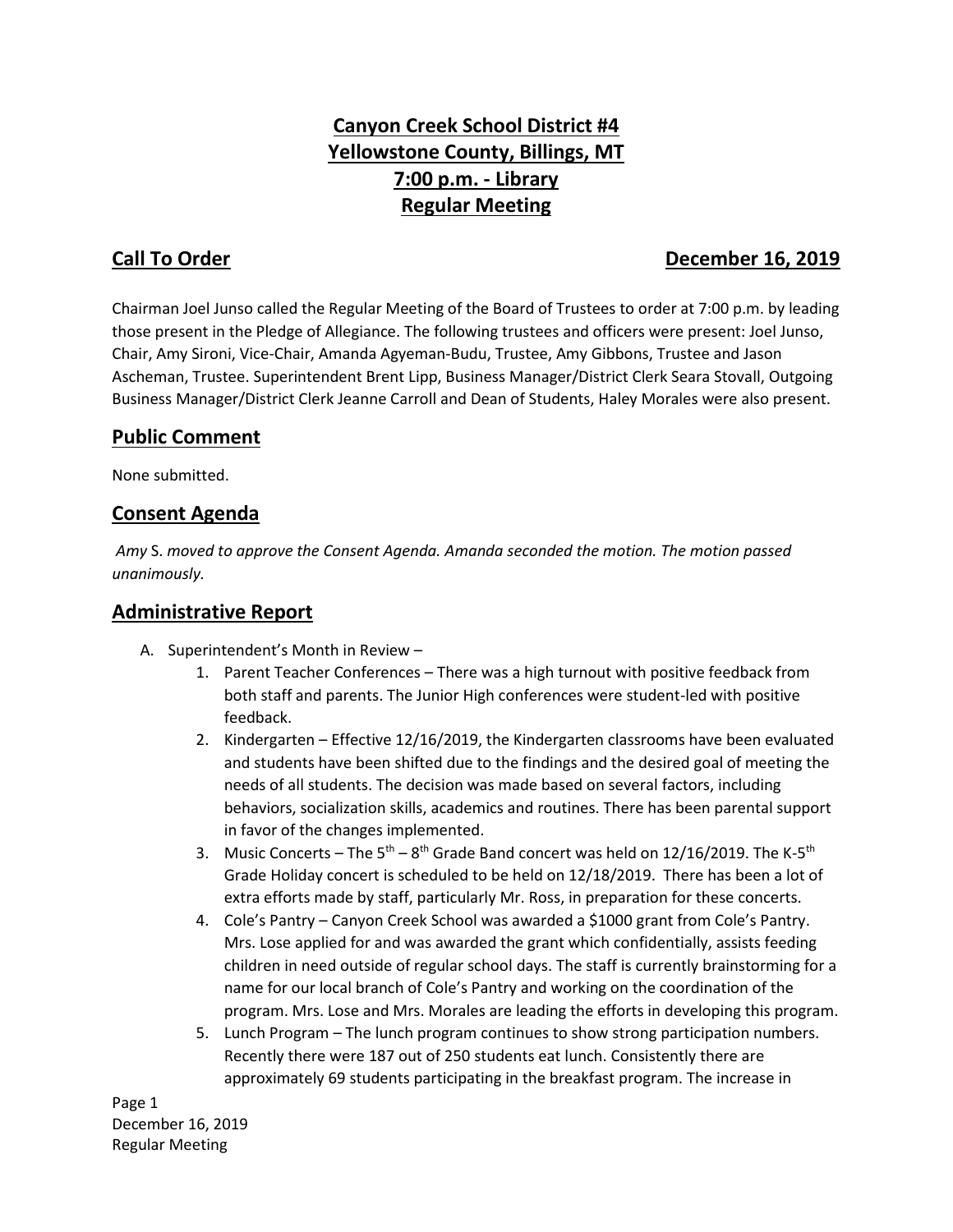numbers has brought some hurdles, including extended time frames and staffing needs. In addition to the daily school programs, Mrs. Lose has inquired about adding a Summer Food program. Currently discussions are being held accessing needs and demographics, which are definite concerns. Additionally, discussion on staffing, hours and cost are in the works. There are grants available to help fund this type of Summer Food program.

- 6. Evaluations Superintendent Lipp has completed ten evaluations. Four non-tenured teachers evaluations need completed and will be by the end of January.
- 7. Transportation A brief update with positive feedback was given by Superintendent Lipp. The chains have proven to be a good investment and the seatbelts are in use with only a few issues with Junior High students testing their boundaries. Overall, the new buses are providing exactly what was desired, with a positive outcome.
- 8. Parking Lot Concerns There have been some complaints received in reference to parking lot congestion during drop-off and pick-up times. There are a high number of indistrict students being dropped off and picked up. There are also approximately 70 outof-district students who add to the congested parking lot. There was discussion about adjusting school time-frames to compensate for the limited parking lot space and discussion of another lot being utilized. Superintendent Lipp asked that the board members brainstorm ideas for countering the concerns we are receiving.
- 9. Special Education Pre-school All districts are required to provide Special Education Pre-school services to individuals ages 3-5 with developmental disabilities. Currently Canyon Creek is participating in a Co-op where the needs of the district students are being met. That Co-op is dismembering at the conclusion of this school year. The District is in discussion with three other Yellowstone County Districts to combine and form a Coop to provide these needs for students in the coming school year. The cost of Tuition can be permissively levied to the tax payers. The four districts are in continued discussions on how to meet the requirements. There is a proposal to have Mrs. Morales oversee the Pre-school program and to house the program at Canyon Creek. The school would be compensated for housing the program for the Multi-district Co-op.
- 10. Other It was discovered that a student who currently lives within the Canyon Creek School District has been attending the Yellowstone Boys and Girls Ranch under another school district. Approximately \$24,000 in tuition will be rolled over to Canyon Creek as needed tuition to fund this student.
- B. Dean of Student's Report
	- 1. Behavior Mrs. Morales reported seeing behavioral improvements in the younger students. The Junior High level students have been struggling lately.
	- 2. SWIS The SWIS data reflects physical aggression is on the rise. There is a struggle to regulate emotions among students. The classroom and the bus locations continue to see the highest level of issues. Lunch time and Thursday's continue as the high times with behavioral issues.
	- 3. 12 Days of Christmas There is great participation by all Staff members, resulting in positive interactions. There has been participation prizes awarded and the students are enjoying the staff getting into the spirit of the season.
	- 4. Special Education Referrals/Evaluations Four evaluations have been completed and all

Page 2 December 16, 2019 Regular Meeting